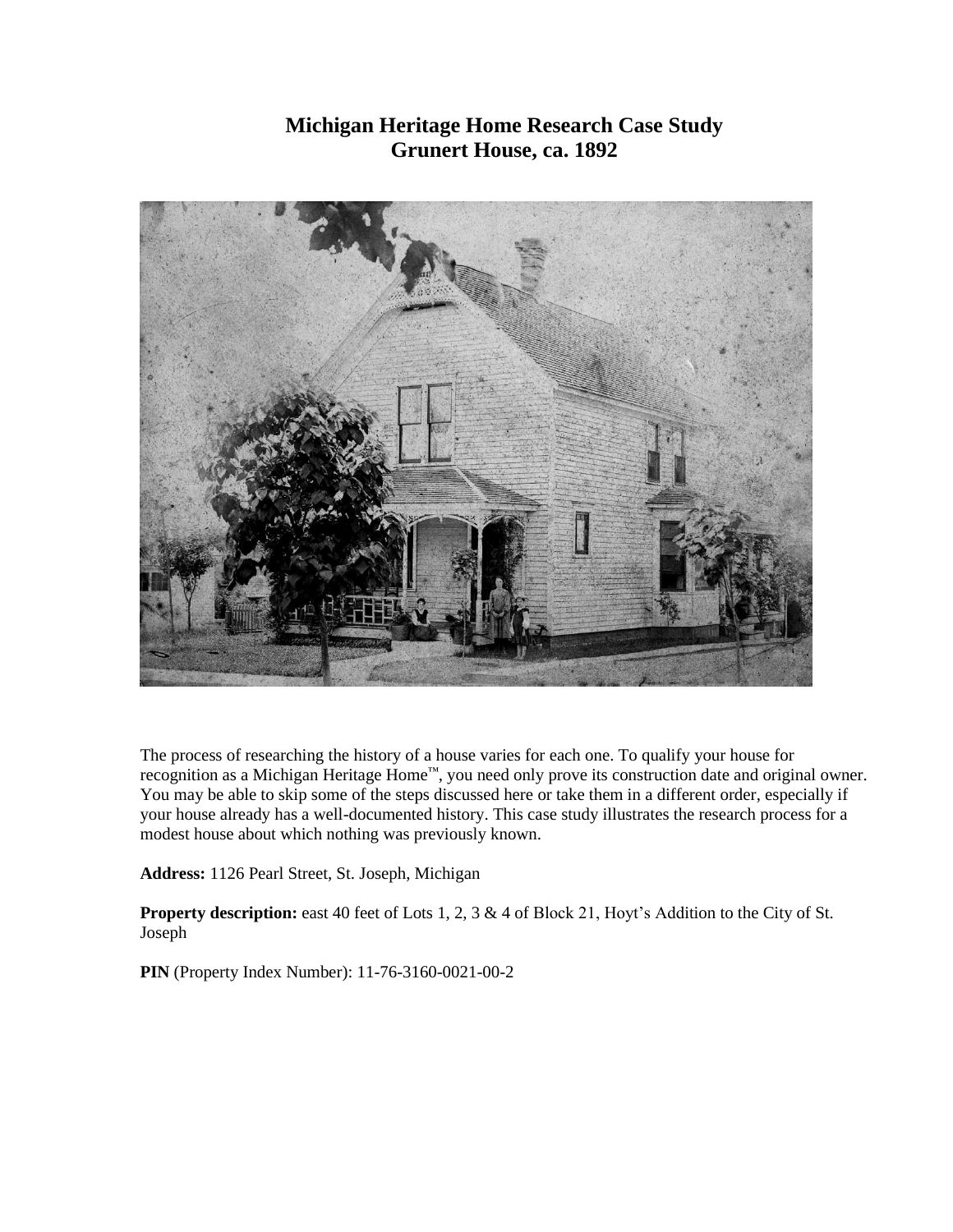#### **Architectural Style: Folk Victorian**

Researching the house history began with a visual examination of the house itself, which revealed that it is a simple wood-frame house built in the folk-Victorian style. The style was popular from about 1870 to 1910.

*The architectural style helps define the possible construction date of a house. Some styles were only in vogue for a short period of time, but in this case the style only narrows the possible construction date to about a 40-year timespan.*

### **Atlases and Maps**

The next step in researching this house used published maps of St. Joseph, available on the Internet and in the city library:

An 1887 plat map of the village of St. Joseph, in *Atlas of Berrien County* (Rand, McNally & Co.), shows all of Block 21 in Hoyt's Addition where the house stands today was then vacant property.

Sanborn Fire Insurance Company maps of St. Joseph omit the 1100 block of Pearl Street.

*In this case, atlases and maps provided only a little help. Unless the house was moved to the lot, it was built after 1887 and probably before 1910. We have now narrowed the construction date to a 23-year span. Although Sanborn Fire Insurance Company maps are highly detailed, they unfortunately did not include the section of town where this house is located.*

### **City Directories**

City directories can identify residents of a house in a particular year. No city directories exist for St. Joseph prior to 1896, but some early ones found in the public library recorded the residents' names. In this case, we discover that a widow named Emma Grunert lived in the house at the end of the 19<sup>th</sup> century. Identifying her name opened the door to searching in other records, including the census, property deeds, and tax rolls.

*The Kimball Publishing Co's Berrien County Directory* (The Kimball Publishing Co., 1896), 34: Grunert, Mrs. Emma, wid[ow], residence 112 Pearl [possibly a typographical error for 1126 Pearl]

*Benton Harbor and St. Joseph City Directories 1902* (Chicago Union Directory Co., 1902), 186: Grunert, Emma wid Julius, residence 1126 Pearl Grunert, Miss Frieda, residence 1126 Pearl

*The city directories confirm that a house stood on the site by 1902 and possibly as early as 1896. The 1896 directory listed the address as 112 Pearl Street, but the 1902 directory listed it as the present-day address of 1126 Pearl. This might be a typographical error or the city might have renumbered the houses. Further research in property deeds (below) revealed that Emma Grunert did in fact own the property in 1896. Now we have the construction date narrowed to a 9-year time span of 1887-1896.*

### **United States Federal Census**

Next, a search of the federal census of 1900 provided more information about the residents: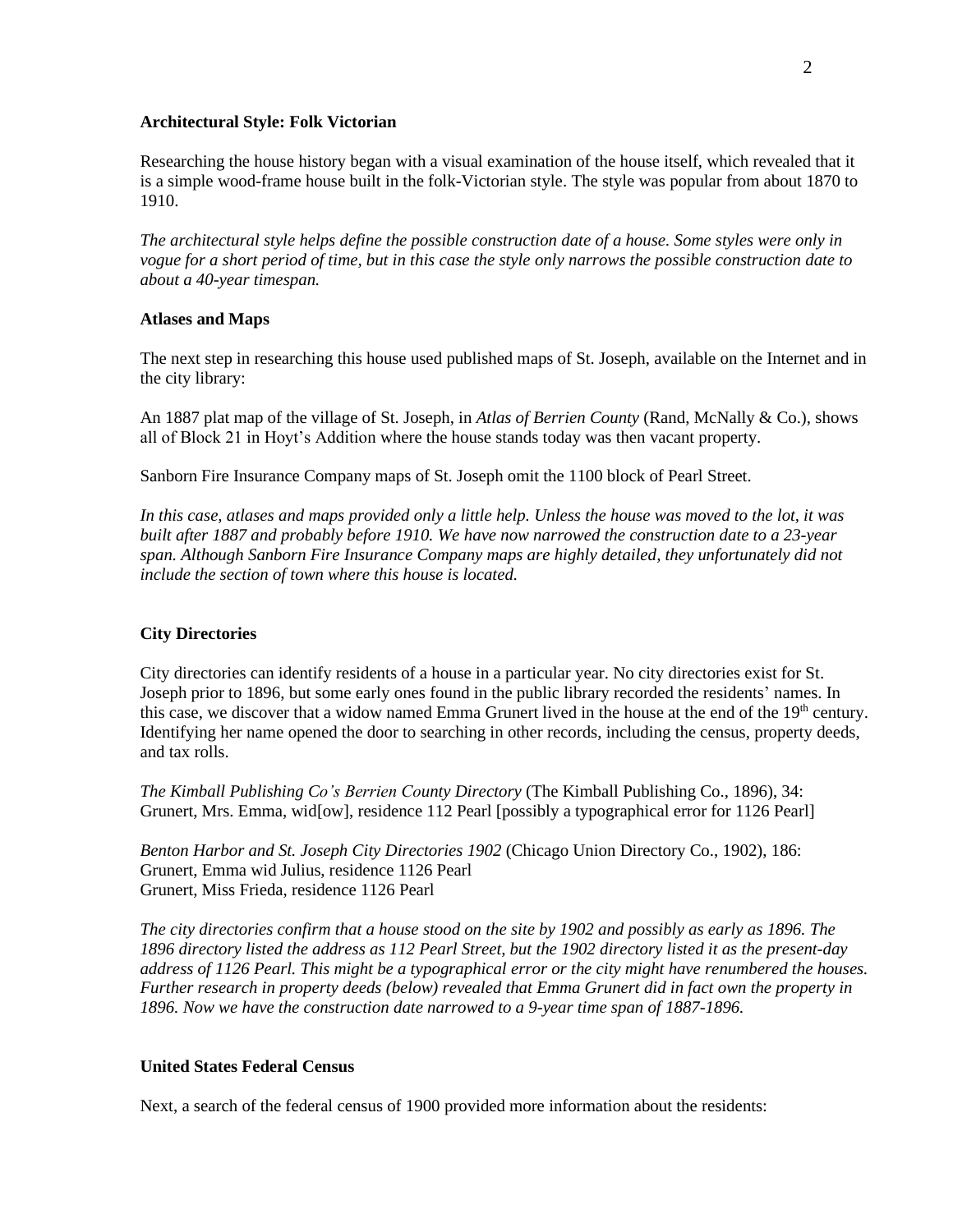1900 U. S. Census, St. Joseph City, Berrien County, Michigan, page 191 A 1126 Pearl Street Grunert, Emma C. Head of household. Born Feb. 1859, age 41. Widowed. Komitch, Sophia E. Daughter. Born March 1880, age 20. Widowed. Occupation: milliner. Grunert, Herman E. Son. Born June 1882, age 18. Single. Occupation: "Drafter in Boat Fcty." Grunert, Frieda S. Daughter. Born June 1887, age 12. Grunert, Alma L. Daughter. Born March 1889, age 10. Grunert, Clara B. Daughter. Born Oct. 1891, age 8.

*The census shows that the Grunert family was indeed living at 1126 Pearl Street in 1900. This narrows the possible construction date to a 13-year time span: 1887-1900. The 1887 atlas shows that the property was then vacant, but the city directories and census showed that a house stood there by 1900 and probably by 1896.*

## **Chain of Title**

Having identified the property owner early in the history of the house, we can look for a record of the land purchases at the county Register of Deeds office. The purchase likely took place sometime between 1887 and 1896. We know that because the 1887 atlas showed the property as vacant, but the 1896 city directory listed Emma Grunert's family living at that address.

Berrien County Register of Deeds Office, Grantor/Grantee Books, Liber 110, page 62: November 10, 1892. Emma C. Grunert buys from Ida H. Guernsey of St. Joseph for the consideration of \$400, "The Easterly Forty (40) feet in width of Lots One, Two, Three and Four (1-2-3-4) in Block twenty-one of Hoyt's First addition . . . the said premises having a frontage of Forty feet on Pearl Street and lying at right angles to said street."

*This proves that Emma Grunert bought the property from Ida Guernsey in late 1892. Census records (not included here) show that Ida was Hiram Guernsey's wife. Might this suggest the purchase of a new house, or one to be built, on the property?*

### **Property Tax Rolls**

Now that we know the property owners' name and suspect that the house was built about 1892 or 1893, we can examine property tax rolls in the county treasurer's office. We will look for a large increase in the property's assessed value.

Berrien County Property Tax Rolls, City of St. Joseph, 2<sup>nd</sup> Ward

| Year | Name               | <b>Property Description</b>      | <b>Assessed Value</b> |
|------|--------------------|----------------------------------|-----------------------|
|      |                    |                                  |                       |
| 1890 | Guernsey, Hiram C. | Blk 21, Hoyt's Addition          | \$300                 |
| 1891 | Guernsey, Hiram C. | Blk 21, Hoyt's Addition          | \$300                 |
| 1892 | Guernsey, Hiram C. | Blk 21, Hoyt's Addition          | \$600                 |
| 1893 | Grunnert, Mrs. E.  | east 40 ft. of Lots 1, 2, 3 & 4, | \$700                 |
|      |                    | Block 21, Hoyt's Addition        |                       |
| 1894 | Grunnert, Mrs. E.  | east 40 ft. of Lots 1, 2, 3 & 4, | \$425                 |
|      |                    | Block 21, Hoyt's Addition        |                       |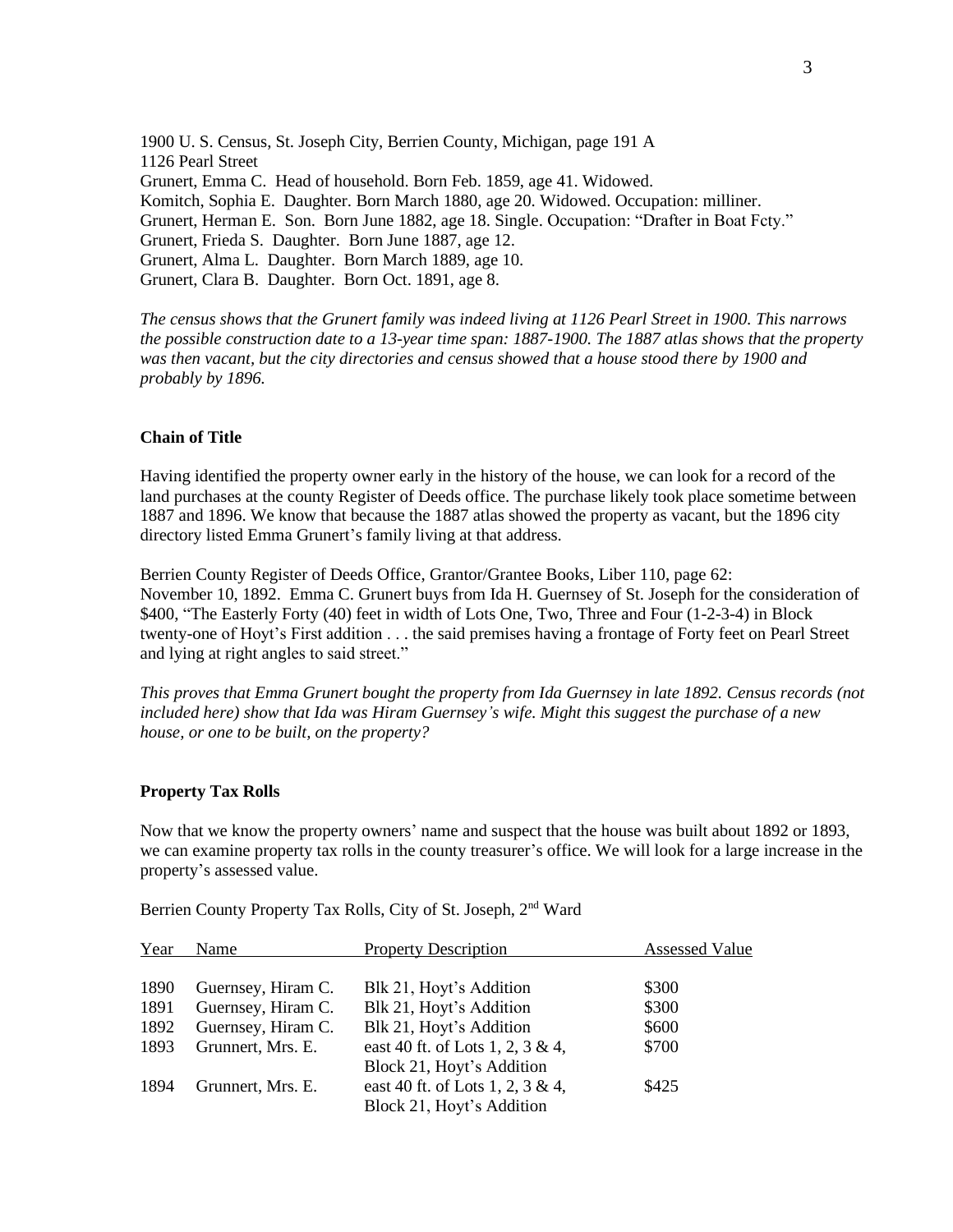| 1895 | Grunnert, Mrs. E. | east 40 ft. of Lots 1, 2, 3 & 4, | \$425 |
|------|-------------------|----------------------------------|-------|
|      |                   | Block 21, Hoyt's Addition        |       |

1896 *Tax rolls are missing*

Berrien County Tax Rolls, City of St. Joseph, 4<sup>th</sup> Ward [the city ward boundaries have changed]

| Year | Name              | <b>Property Description</b> | <b>Assessed Value</b> |
|------|-------------------|-----------------------------|-----------------------|
| 1897 | Grunnert, Mrs. E. | Hoyt's Add., east 40 ft. of | \$425                 |
|      |                   | Lots 1, 2, 3 & 4, Block 21  |                       |
| 1898 | Grunnert, Mrs. E. | Hoyt's Add., 80 ft. of      | \$525                 |
|      |                   | Lots 1, 2, 3 & 4, Block 21  |                       |
| 1899 | Grunnert, Mrs. E. | Hoyt's Add., east 80 ft. of | \$525                 |
|      |                   | Lots 1, 2, 3 & 4, Block 21  |                       |
| 1900 | Grunert, Mrs. E.  | Hoyt's Add., east 80 ft. of | \$625                 |
|      |                   | Lots 1, 2, 3 & 4, Block 21  |                       |
| 1901 | Grunert, Mrs. E.  | Hoyt's Add., east 80 ft. of | \$1,400               |
|      |                   | Lots 1, 2, 3 & 4, Block 21  |                       |

*The increase in assessed value in 1901 is an across-the-board increase on all properties throughout the city, not this particular property.*

|      | 1902 Grunert, Mrs. E. | Hoyt's Add., east 80 ft. of | \$1,400 |
|------|-----------------------|-----------------------------|---------|
|      |                       | Lots 1, 2, 3 & 4, Block 21  |         |
| 1903 | Grunert, Mrs. E.      | Hoyt's Add., east 80 ft. of | \$1.400 |
|      |                       | Lots 1, 2, 3 & 4, Block 21  |         |

*These property tax rolls offer several clues about the house. (1) The property was an undivided block until 1892 or 1893. (2) The property changed ownership and was subdivided in 1892 or 1893. (3) The assessed value of the property doubled between 1891 and 1892, suggesting the construction of a house. By 1893, valuation of the east 40 feet of four lots alone was nearly double the value of the entire block in 1891.*

*As these records show, however, assessed values on property can go up and down a little from year to year. This may be due to state-wide or nation-wide factors. The assessed value dropped to \$425 in 1894, which may reflect the national depression from the Panic of 1893. Researchers must also be aware that assessed values can suddenly leap for no apparent reason, as shown here in 1901. If you find a significant drop or an increase in assessed value, compare it with other properties to be sure that it was not an increase or decrease for all properties.*

### **Estate Files**

Estate files, held by the county probate court office, sometimes contain information about addresses and property ownership.

Berrien County Probate Court, Deceased Files, File No. 2626, Julius Grunert. Petition for the Probate of a Will, 8 November 8, 1892:

Emma Grunert, petitioner, states that Julius Grunert died at his home in St. Joseph, Michigan, on October 25, 1892, leaving an estate estimated at \$6,000. He was survived by his wife, Emma, age 33; daughter Frieda, age 6; daughter Alma, age 4; and daughter Clara, age 1, all of St. Joseph.